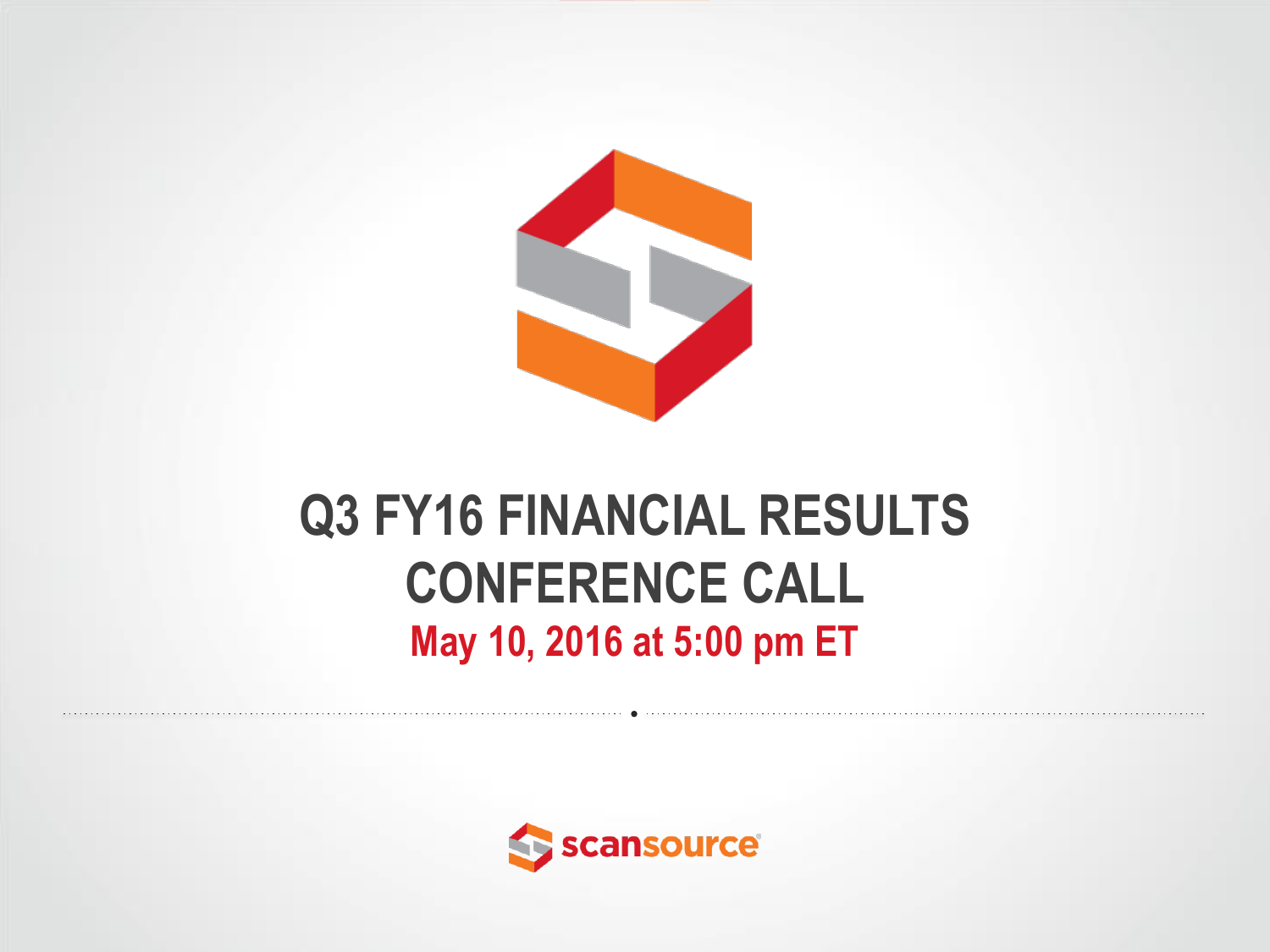## **SAFE HARBOR**

This presentation may contain certain comments, which are "forward-looking" statements that involve plans, strategies, economic performance and trends, projections, expectations, costs or beliefs about future events and other statements that are not descriptions of historical facts, may be forwardlooking statements within the meaning of the Private Securities Litigation Reform Act of 1995, Section 27A of the Securities Act of 1933 and Section 21E of the Securities Exchange Act of 1934. Forward-looking information is inherently subject to risks and uncertainties; these statements are subject to the safe harbor created by the Private Securities Litigation Reform Act of 1995.

Any number of factors could cause actual results to differ materially from anticipated results. For more information concerning factors that could cause actual results to differ from anticipated results, see the "Risk Factors" included in the Company's annual report on Form 10-K for the fiscal year ended June 30, 2015, as well as the quarterly reports on Form 10-Q for the quarters ended September 30, 2015 and December 31, 2015, filed with the Securities and Exchange Commission ("SEC").

Although ScanSource believes the expectations in its forward-looking statements are reasonable, it cannot guarantee future results, levels of activity, performance or achievement. ScanSource disclaims any intentions or obligation to update or revise any forward-looking statements, whether as a result of new information, future events, or otherwise, except as may be required by law.

In addition to disclosing results that are determined in accordance with United States Generally Accepted Accounting Principles ("GAAP"), the Company also discloses certain non-GAAP measures, including non-GAAP operating income, non-GAAP operating margin, non-GAAP net income, non-GAAP diluted earnings per share, return on invested capital ("ROIC") and the percentage change in net sales excluding the impact of foreign currency exchange rates. A reconciliation of the Company's non-GAAP financial information to GAAP financial information is provided in the Appendix and in the Company's Form 8-K, filed with the SEC, with the quarterly earnings press release for the period indicated.

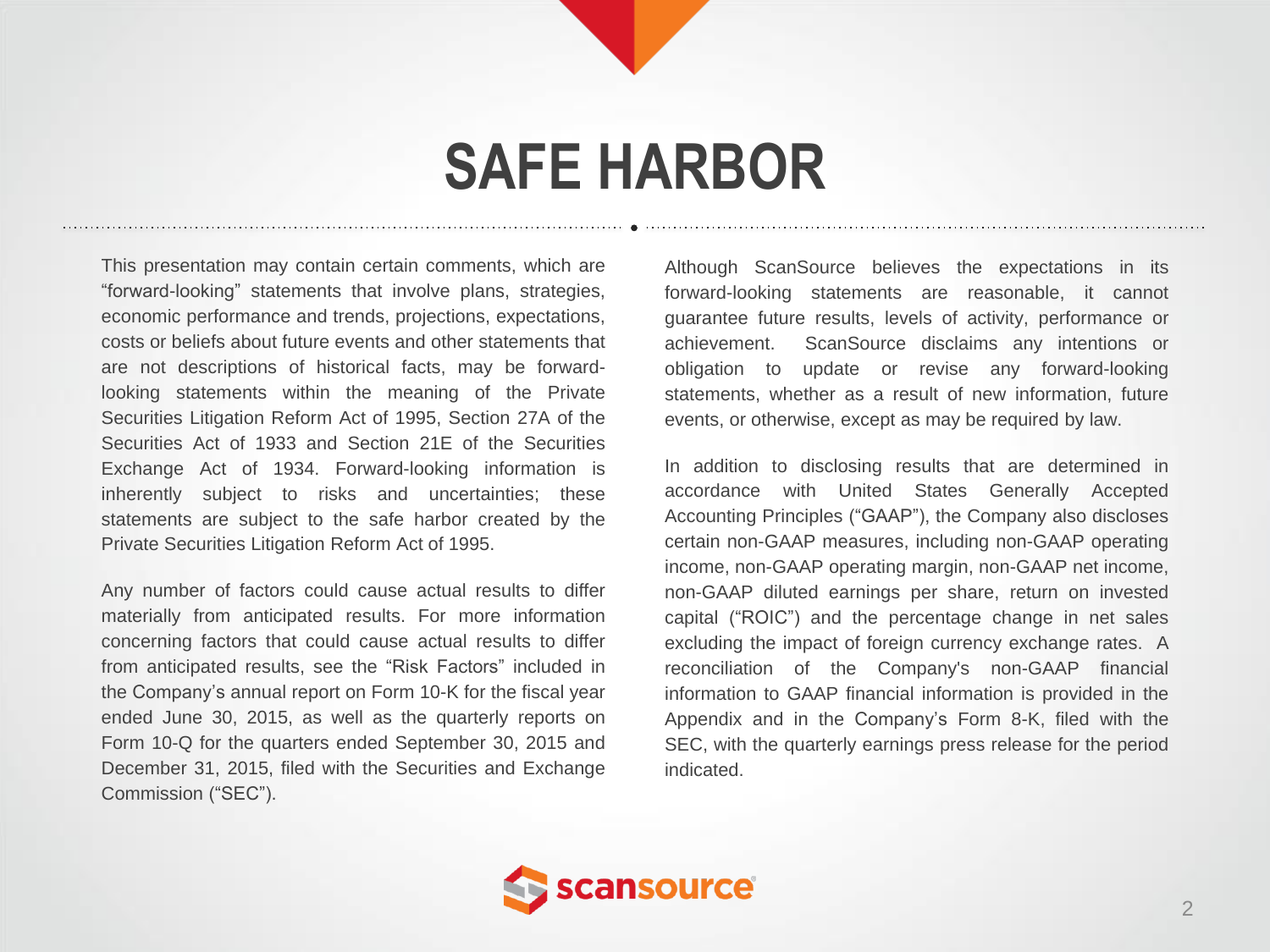## **HIGHLIGHTS – Q3 FY16**

- Net sales of \$798 million, up 5% Y/Y, and non-GAAP diluted EPS of \$0.64\*, up 23% Y/Y
	- Net sales below our expected range; EPS within our expected range
- Missed expected net sales range primarily due to lower volume of big deals, which resulted in higher than expected gross profit margins
- Gross profit margin of 10.6% from favorable sales mix
- Three acquisitions (Imago, Network1 and KBZ) performed very well
- Third quarter 2016 return on invested capital of 12.3% (14.5% YTD)\*

*\* See Appendix for calculation of non-GAAP measures and reconciliations to GAAP measures.* 

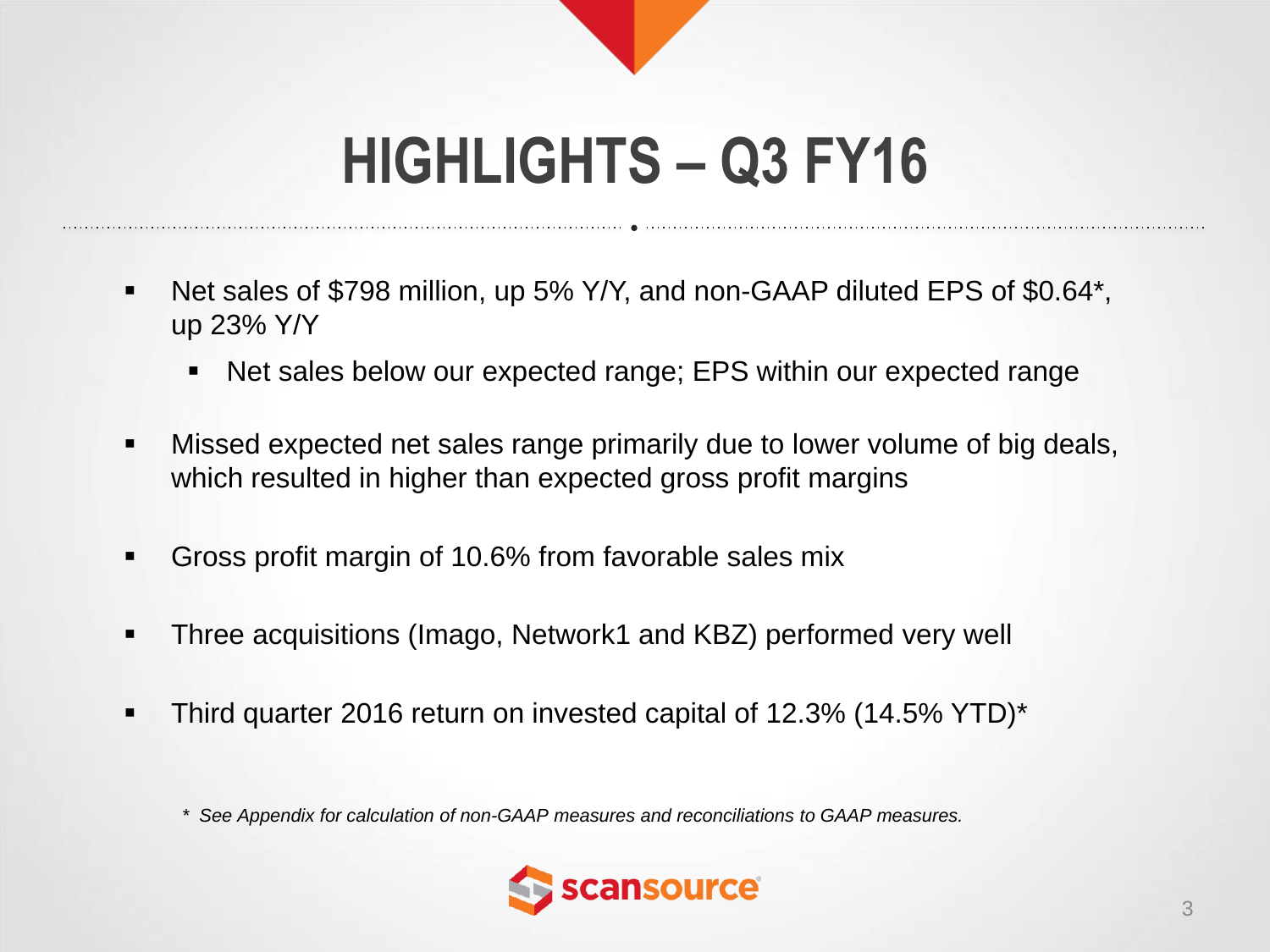## **HIGHLIGHTS – Q3 FY16**

| In millions, except EPS              | <b>Q3 FY16</b> | <b>Q3 FY15</b> | <b>Change</b> |
|--------------------------------------|----------------|----------------|---------------|
| Net sales                            | \$798.4        | \$763.2        | 5%            |
| Gross profit                         | 84.5           | 80.0           | 6%            |
| Gross profit margin % (of net sales) | 10.6%          | 10.5%          | 10 bps        |
| Operating income                     | 21.6           | 21.5           | $1\%$         |
| Non-GAAP operating income *          | 25.3           | 24.2           | 5%            |
| <b>GAAP</b> net income               | 14.0           | 12.9           | 8%            |
| Non-GAAP net income *                | 16.5           | 14.9           | 11%           |
| <b>GAAP diluted EPS</b>              | \$0.54         | \$0.45         | 20%           |
| Non-GAAP diluted EPS *               | \$0.64         | \$0.52         | 23%           |

*\* See Appendix for calculation of non-GAAP measures and reconciliations to GAAP measures.*

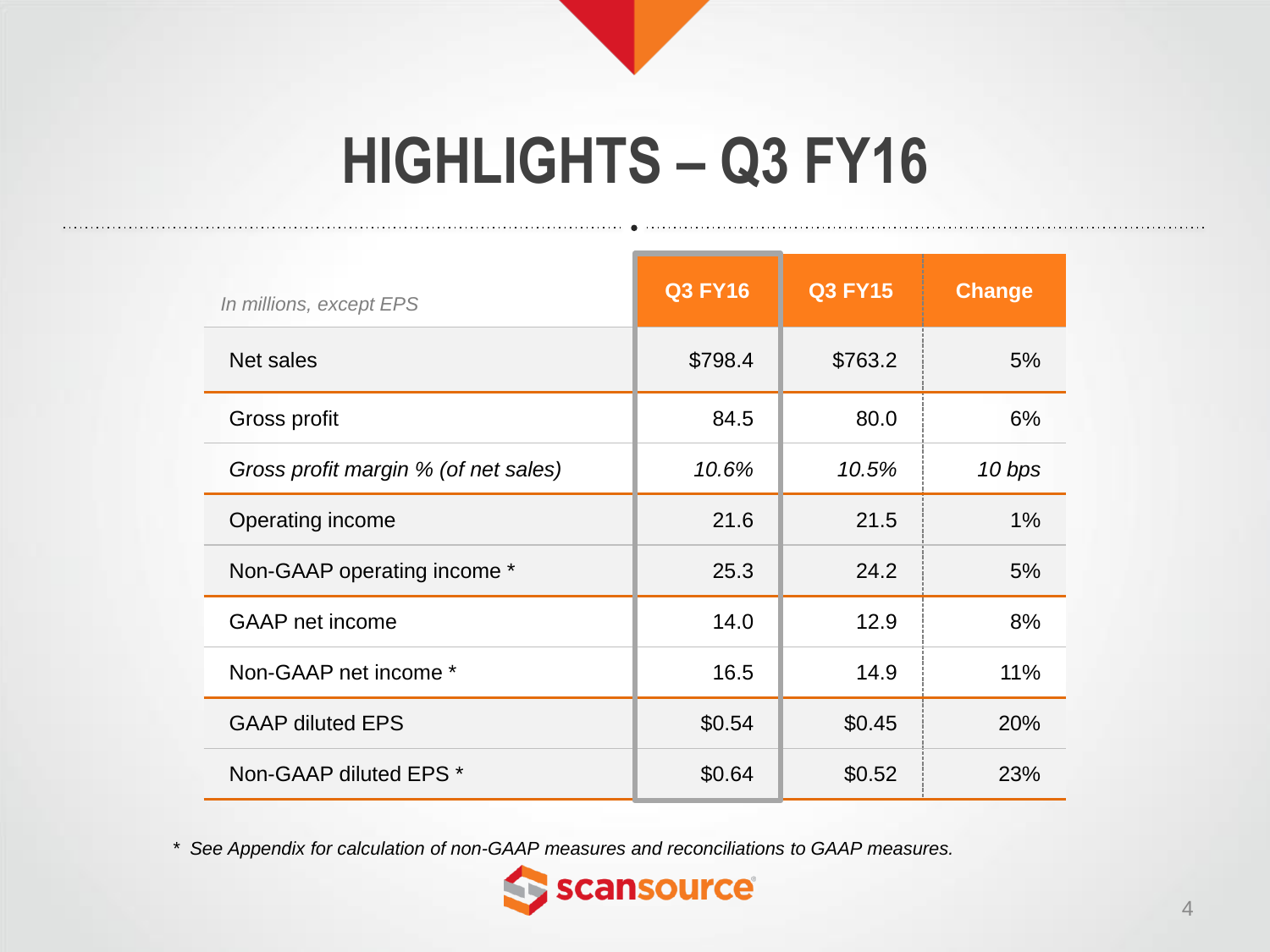## **SALES GROWTH SUMMARY**

| THIRD QTR: Q3 FY16 - Y/Y % CHANGE |                 |                                    |                           |  |  |  |  |  |
|-----------------------------------|-----------------|------------------------------------|---------------------------|--|--|--|--|--|
|                                   | <b>Reported</b> | <b>Constant</b><br><b>Currency</b> | <b>Organic</b><br>Growth* |  |  |  |  |  |
| <b>WW Barcode &amp; Security</b>  | 10.3%           | 12.6%                              | $-0.6%$                   |  |  |  |  |  |
| <b>WW Comms, &amp; Services</b>   | $-5.2%$         | $-0.8%$                            | $-0.8%$                   |  |  |  |  |  |
| Consolidated                      | 4.6%            | 7.7%                               | $-0.7%$                   |  |  |  |  |  |

| NINE MONTHS: Q3 FY16 YTD - Y/Y % CHANGE |                 |                                    |                           |  |  |  |  |  |  |
|-----------------------------------------|-----------------|------------------------------------|---------------------------|--|--|--|--|--|--|
|                                         | <b>Reported</b> | <b>Constant</b><br><b>Currency</b> | <b>Organic</b><br>Growth* |  |  |  |  |  |  |
| <b>WW Barcode &amp; Security</b>        | 13.7%           | 18.7%                              | 4.1%                      |  |  |  |  |  |  |
| <b>WW Comms, &amp; Services</b>         | 10.7%           | 13.2%                              | $-1.3%$                   |  |  |  |  |  |  |
| Consolidated                            | 12.7%           | 16.9%                              | 2.3%                      |  |  |  |  |  |  |

*\* Organic growth, a non-GAAP measure, reflects reported sales growth less impacts from foreign currency translation and acquisitions. See Appendix for calculation of non-GAAP measures and reconciliations to GAAP measures.*

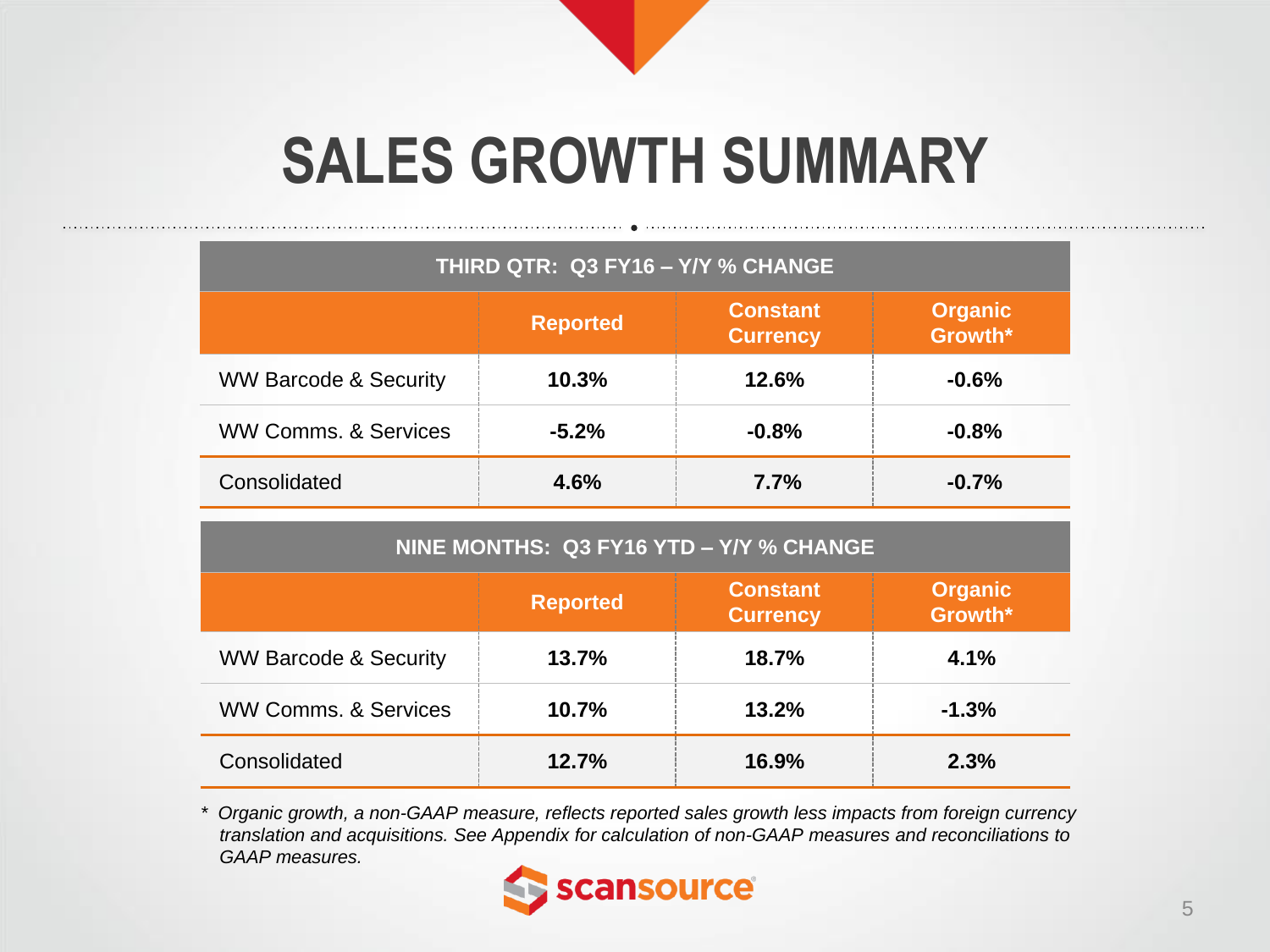## **WW BARCODE & SECURITY**



| \$ in millions              | Q3 FY16 | <b>Q3 FY15</b> |
|-----------------------------|---------|----------------|
| Net sales                   | \$532.5 | \$482.8        |
| Gross profit                | \$46.6  | \$41.2         |
| Gross margin                | 8.8%    | 8.5%           |
| Operating income            | \$11.4  | \$10.1         |
| Operating income %          | 2.1%    | 2.1%           |
| Non-GAAP operating income   | \$12.4  | \$10.7         |
| Non-GAAP operating income % | 2.3%    | 2.2%           |

*Organic growth, a non-GAAP measure, reflects reported sales growth less impacts from foreign currency translation and acquisitions. Non-GAAP operating income excludes amortization of intangibles and change in fair value of contingent consideration. See Appendix for calculation of non-GAAP measures and reconciliations to GAAP measures.*

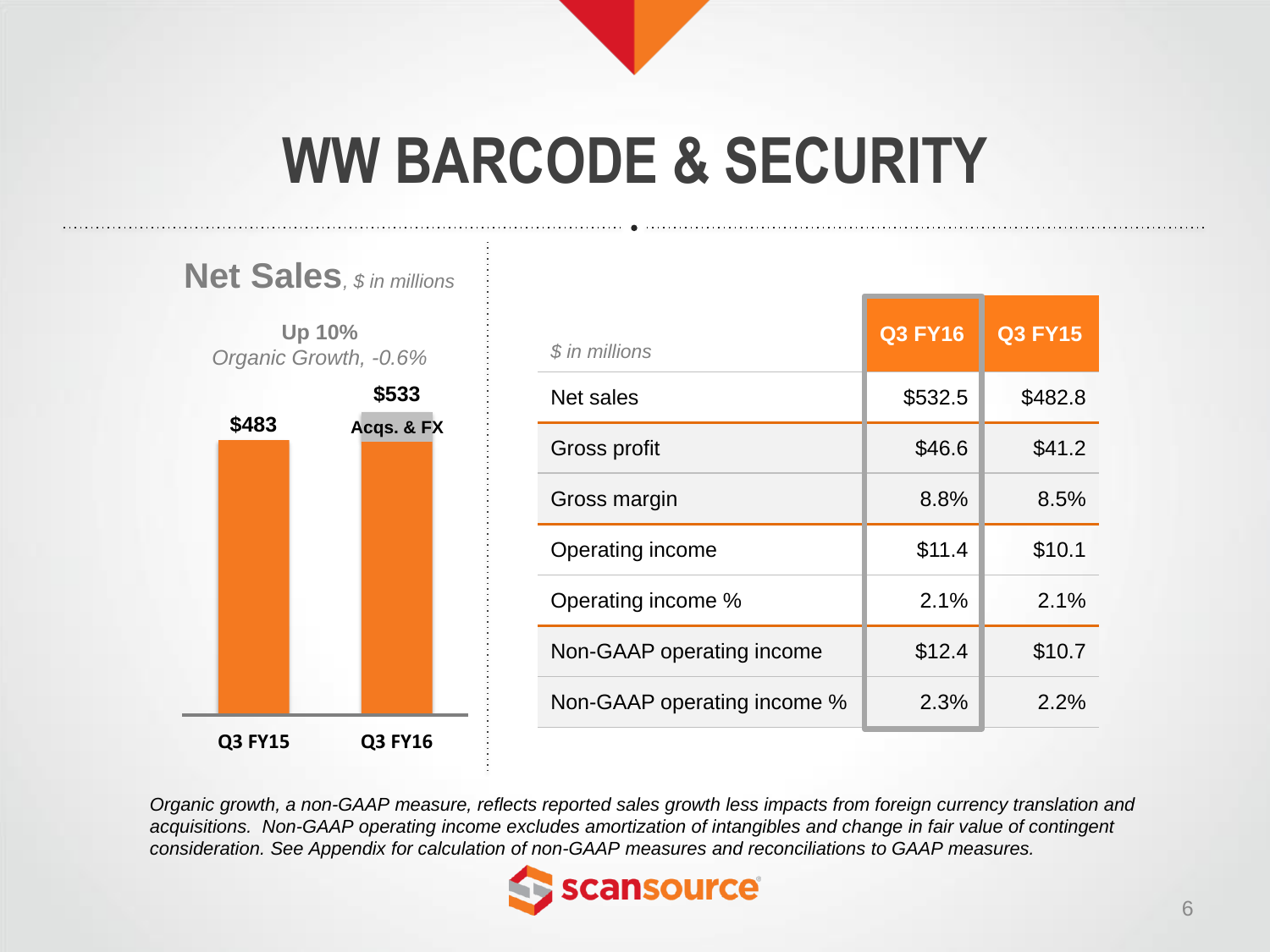## **WW COMMUNICATIONS & SERVICES**



| \$ in millions              | <b>Q3 FY16</b> | <b>Q3 FY15</b> |
|-----------------------------|----------------|----------------|
| Net sales                   | \$265.9        | \$280.4        |
| Gross profit                | \$37.9         | \$38.8         |
| Gross margin                | 14.2%          | 13.8%          |
| Operating income            | \$10.3         | \$11.7         |
| Operating income %          | 3.9%           | 4.2%           |
| Non-GAAP operating income   | \$12.9         | \$13.5         |
| Non-GAAP operating income % | 4.9%           | 4.8%           |

*Organic growth, a non-GAAP measure, reflects reported sales growth less impacts from foreign currency translation and acquisitions. Non-GAAP operating income excludes amortization of intangibles and change in fair value of contingent consideration. See Appendix for calculation of non-GAAP measures and reconciliations to GAAP measures.*

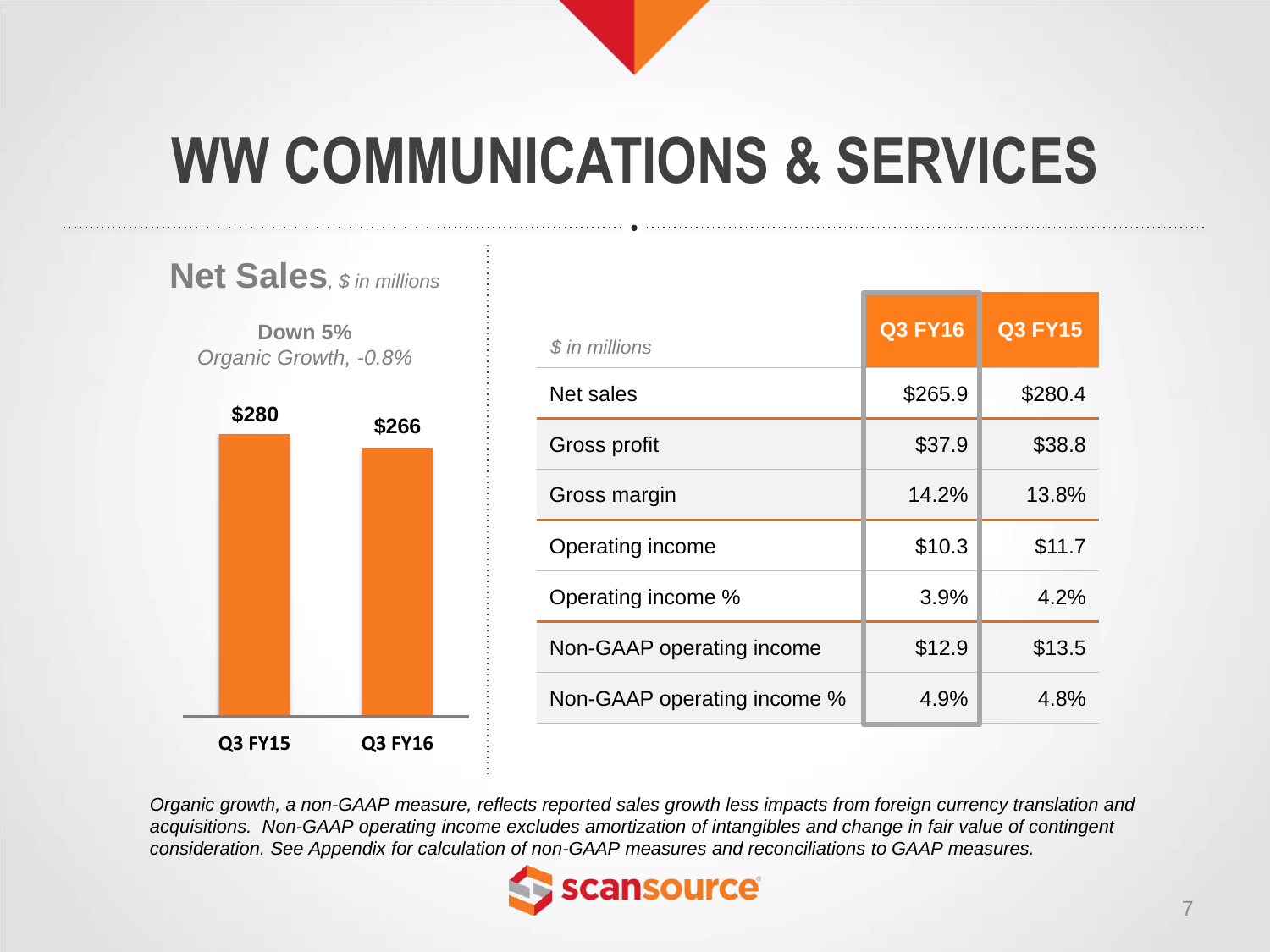## **WORKING CAPITAL MEASURES**

| \$ in millions                        | <b>Q3 FY16</b> | <b>Q2 FY16</b> | <b>Q3 FY15</b> |
|---------------------------------------|----------------|----------------|----------------|
| Accounts receivable (Q/E)             | \$522.7        | \$588.4        | \$487.1        |
| Days sales outstanding in receivables | 59             | 53             | 57             |
| Inventory (Q/E)                       | \$568.2        | \$604.1        | \$485.6        |
| Inventory turns                       | 4.9            | 6.0            | 5.4            |
| Accounts payable (Q/E)                | \$431.9        | \$512.0        | \$392.4        |
| Paid for inventory days               | 17.2           | 9.3            | 12.3           |

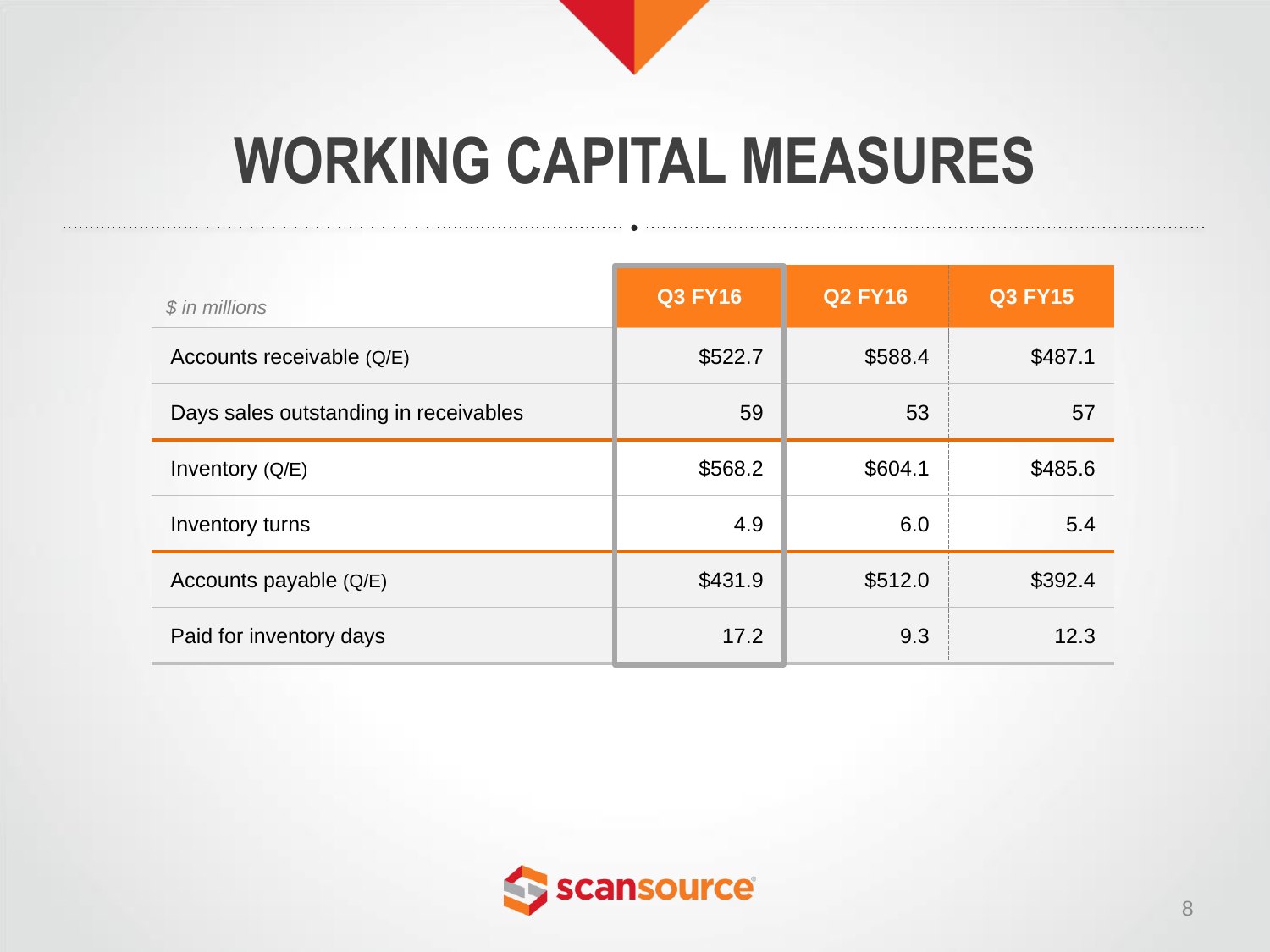### **CASH FLOW AND BALANCE SHEET HIGHLIGHTS**

| \$ in millions                                       | <b>Q3 FY16</b> | <b>Q2 FY16</b> | <b>Q3 FY15</b> |
|------------------------------------------------------|----------------|----------------|----------------|
| Return on invested capital (QTR)*                    | 12.3%          | 17.5%          | 12.1%          |
| Return on invested capital (YTD)*                    | 14.5%          | 15.9%          | 14.5%          |
| Operating cash flow, trailing 12-months              | \$72.7         | \$44.7         | \$42.2         |
| Cash and cash equivalents $(Q/E)$                    | \$40.8         | \$39.4         | \$93.6         |
| Debt $(Q/E)$                                         | \$79.8         | \$115.1        | \$11.9         |
| Net debt to EBITDA, trailing 12-months               | 0.31x          | 0.61x          |                |
| Shares repurchased $-$ # of shares (QTR)             | 870,416        | 801,040        | 69,965         |
| Shares repurchased - dollars (QTR)                   | \$26.8         | \$29.6         | \$2.7          |
| Cum. repurchases under plan $-$ # shares (as of Q/E) | 3,300,384      | 2,429,968      | 69,965         |
| Cum. repurchases under plan $-$ dollars (as of Q/E)  | \$117.2        | \$90.4         | \$2.7          |
| Remaining authorization under plan (as of Q/E)       | \$2.8          | \$29.6         | \$117.3        |

*\* Excludes non-GAAP adjustments and change in fair value of contingent consideration. See Appendix for calculation of ROIC, a non-GAAP measure.*

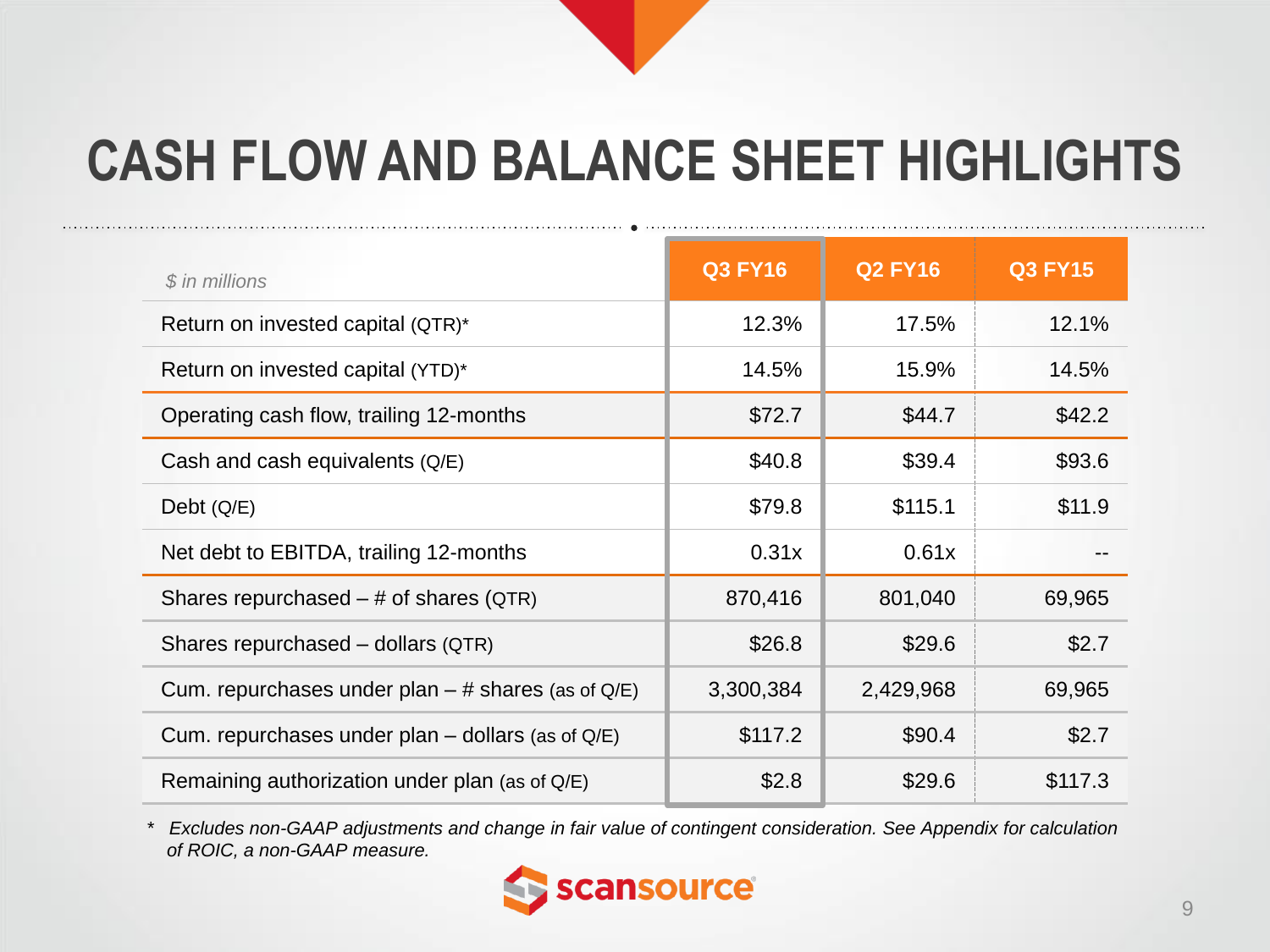# **Q4 FY16 OUTLOOK\***

**For the quarter ending June 30, 2016, excluding amortization of intangible assets, change in fair value of contingent consideration, and acquisition costs:**

**Net Sales**

Range from \$900 million to \$950 million

**Non-GAAP Diluted Earnings Per Share**

Range from \$0.70 to \$0.74 per share

*\* Outlook as of May 10, 2016. Non-GAAP diluted EPS excludes amortization of intangible assets, change in fair value of contingent consideration, and acquisition costs. Reflects the following FX rates: \$1.14 to EUR 1.00 for the Euro, \$0.282 to R\$1.00 for the Brazilian real (R\$3.55 to \$1), and \$1.44 to GBP 1.00 for the British pound.*

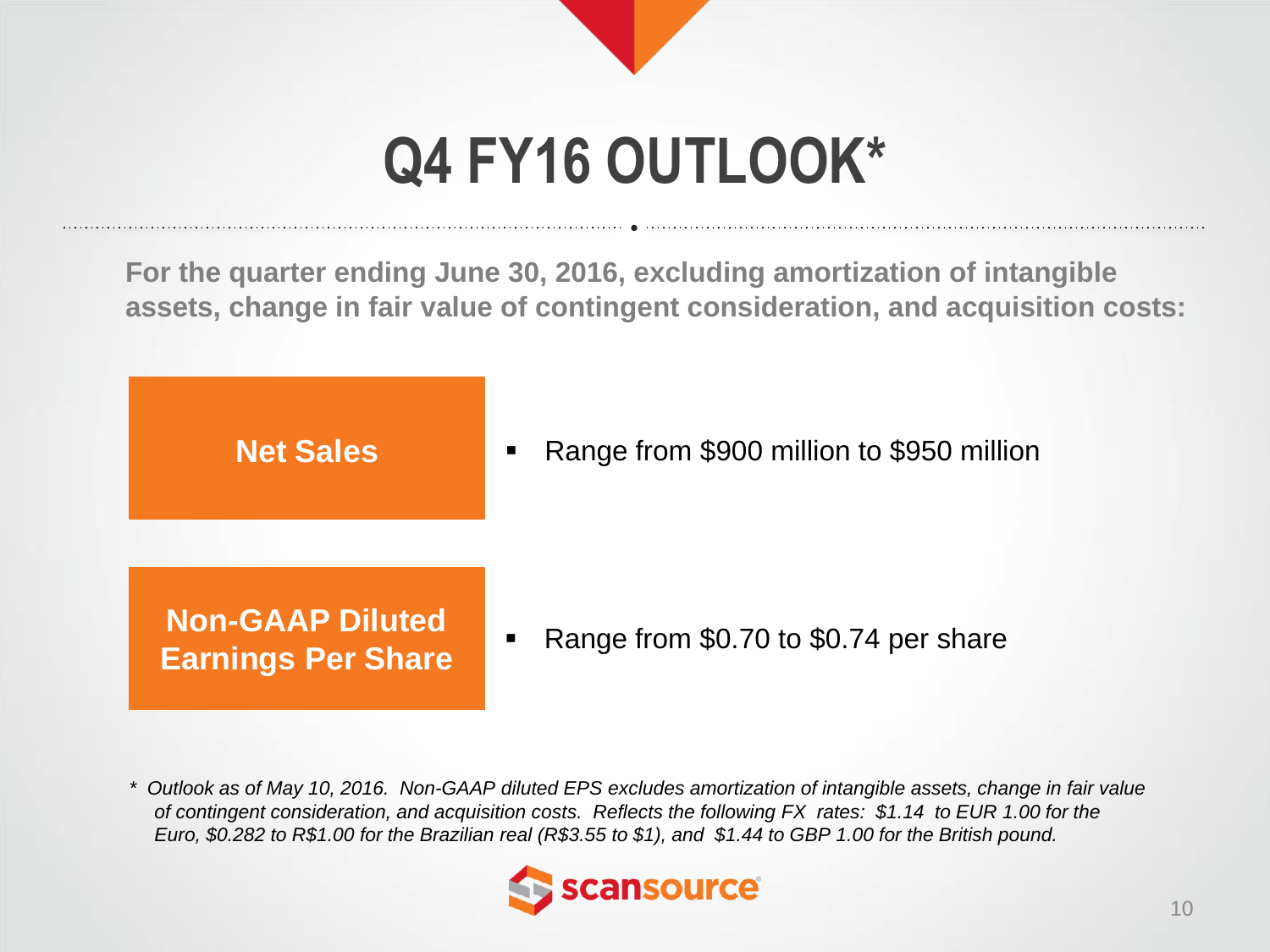### **Operating Income, Net Income & EPS**

| $$$ in thousands)                                | <b>Quarter Ended March 31, 2016</b> |                            |    |                   |    |                      |      |                              |  |
|--------------------------------------------------|-------------------------------------|----------------------------|----|-------------------|----|----------------------|------|------------------------------|--|
|                                                  |                                     | Operating<br><b>Income</b> |    | Pre-tax<br>income |    | <b>Net</b><br>income |      | <b>Diluted</b><br><b>EPS</b> |  |
| GAAP measure                                     | \$                                  | 21.647                     | \$ | 21.353            | \$ | 14.042               | - \$ | 0.54                         |  |
| Adjustment:                                      |                                     |                            |    |                   |    |                      |      |                              |  |
| Amortization of intangible assets                |                                     | 2,507                      |    | 2,507             |    | 1.703                |      | 0.07                         |  |
| Change in fair value of contingent consideration |                                     | 1,139                      |    | 1,139             |    | 748                  |      | 0.03                         |  |
| Acquisition costs (a)                            |                                     | 29                         |    | 29                |    | 29                   |      |                              |  |
| Non-GAAP measure                                 |                                     | 25,322                     |    | 25,028            |    | 16,522               |      | 0.64                         |  |

|                                                  | Quarter Ended March 31, 2015 |                            |   |                   |    |                      |    |                              |  |  |
|--------------------------------------------------|------------------------------|----------------------------|---|-------------------|----|----------------------|----|------------------------------|--|--|
|                                                  |                              | Operating<br><b>Income</b> |   | Pre-tax<br>income |    | <b>Net</b><br>income |    | <b>Diluted</b><br><b>EPS</b> |  |  |
| <b>GAAP</b> measure                              | \$                           | 21.496                     | S | 19.821            | \$ | 12.943               | \$ | 0.45                         |  |  |
| Adjustment:                                      |                              |                            |   |                   |    |                      |    |                              |  |  |
| Amortization of intangible assets                |                              | 2,114                      |   | 2,114             |    | 1.464                |    | 0.05                         |  |  |
| Change in fair value of contingent consideration |                              | 285                        |   | 285               |    | 200                  |    | 0.01                         |  |  |
| Acquisition costs (a)                            |                              | 292                        |   | 292               |    | 292                  |    | 0.01                         |  |  |
| Non-GAAP measure                                 |                              | 24,187                     |   | 22,512            |    | 14,899               | \$ | 0.52                         |  |  |

*(a) Acquisition costs are nondeductible for tax purposes.*

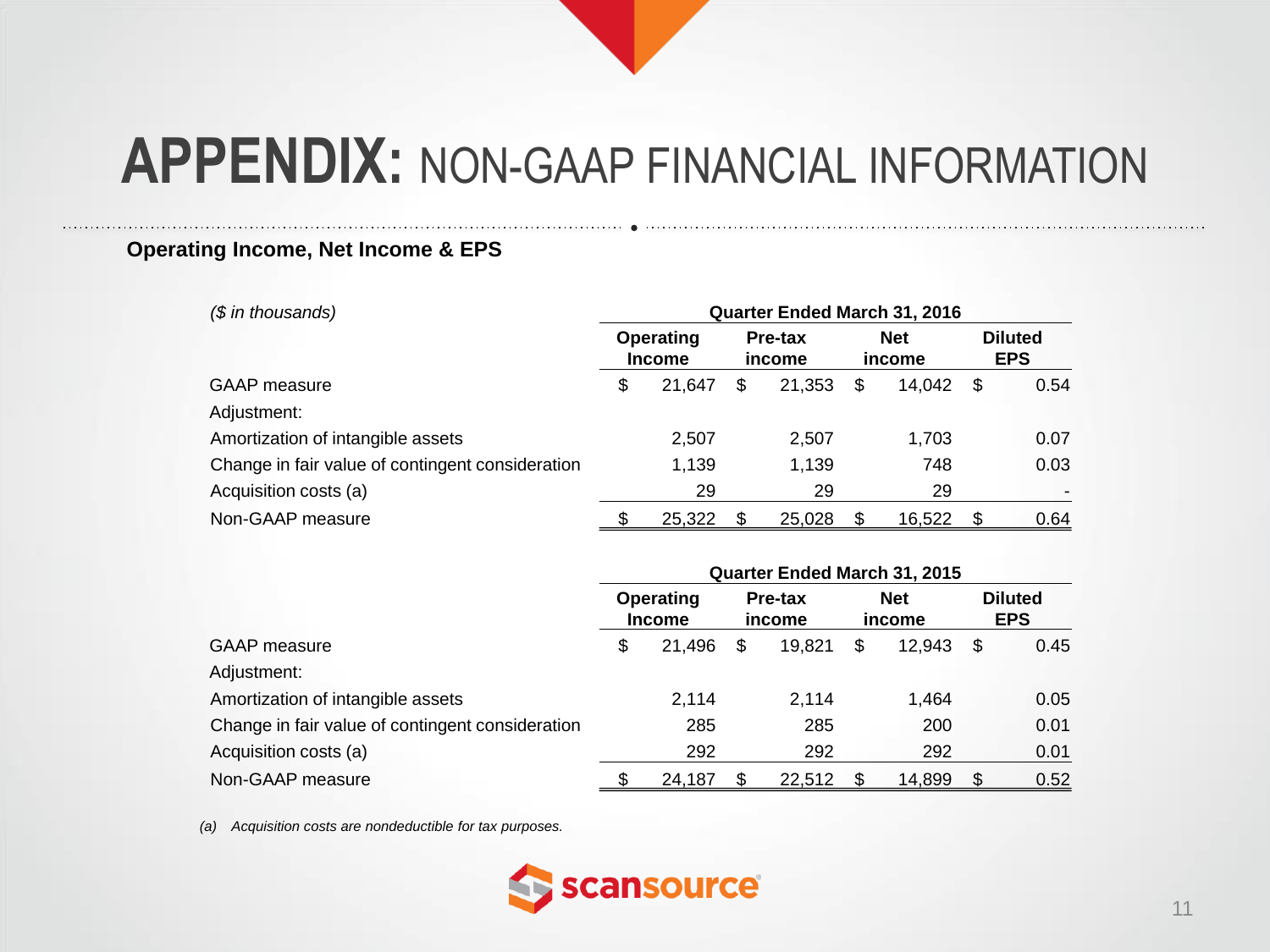### **Highlights by Segment – Y/Y**

|                                                  | <b>Quarter Ended March 31, 2016</b> |                                 |     |                                |      |           |    |                     |
|--------------------------------------------------|-------------------------------------|---------------------------------|-----|--------------------------------|------|-----------|----|---------------------|
| (\$ in thousands)                                |                                     | <b>WW Barcode</b><br>& Security |     | <b>WW Comms.</b><br>& Services |      | Corporate |    | <b>Consolidated</b> |
| Net sales                                        | S                                   | 532,534                         | S   | 265,870                        | - \$ | ٠         | \$ | 798,404             |
| GAAP operating income                            | \$                                  | 11,375                          | -\$ | 10,301                         | - \$ | $(29)$ \$ |    | 21,647              |
| Adjustments:                                     |                                     |                                 |     |                                |      |           |    |                     |
| Amortization of intangible assets                |                                     | 1,036                           |     | 1.471                          |      |           |    | 2,507               |
| Change in fair value of contingent consideration |                                     |                                 |     | 1,139                          |      |           |    | 1,139               |
| Acquisition costs                                |                                     |                                 |     |                                |      | 29        |    | 29                  |
| Non-GAAP operating income                        |                                     | 12,411                          |     | 12,911                         |      | ٠.        |    | 25,322              |
| GAAP operating income % (of net sales)           |                                     | 2.1%                            |     | 3.9%                           |      | n/m       |    | 2.7%                |
| Non-GAAP operating income % (of net sales)       |                                     | 2.3%                            |     | 4.9%                           |      | n/m       |    | 3.2%                |
|                                                  |                                     |                                 |     |                                |      |           |    |                     |

|                                                  | Quarter Ended March 31, 2015 |                       |    |                  |      |            |    |                     |  |
|--------------------------------------------------|------------------------------|-----------------------|----|------------------|------|------------|----|---------------------|--|
|                                                  |                              | <b>WW Barcode</b>     |    | <b>WW Comms.</b> |      |            |    |                     |  |
|                                                  |                              | & Security            |    | & Services       |      | Corporate  |    | <b>Consolidated</b> |  |
| Net sales                                        | \$                           | 482,780               | S  | 280,423          | - \$ | ۰          | \$ | 763,203             |  |
| GAAP operating income                            | \$                           | 10,081                | \$ | 11,707           | \$.  | $(292)$ \$ |    | 21,496              |  |
| Adjustments:                                     |                              |                       |    |                  |      |            |    |                     |  |
| Amortization of intangible assets                |                              | 464                   |    | 1,650            |      |            |    | 2,114               |  |
| Change in fair value of contingent consideration |                              | 172                   |    | 113              |      |            |    | 285                 |  |
| Acquisition costs                                |                              | $\tilde{\phantom{a}}$ |    |                  |      | 292        |    | 292                 |  |
| Non-GAAP operating income                        |                              | 10,717                |    | 13,470           |      |            |    | 24,187              |  |
| GAAP operating income % (of net sales)           |                              | 2.1%                  |    | 4.2%             |      | n/m        |    | 2.8%                |  |
| Non-GAAP operating income % (of net sales)       |                              | 2.2%                  |    | 4.8%             |      | n/m        |    | 3.2%                |  |

*n/m = not meaningful*

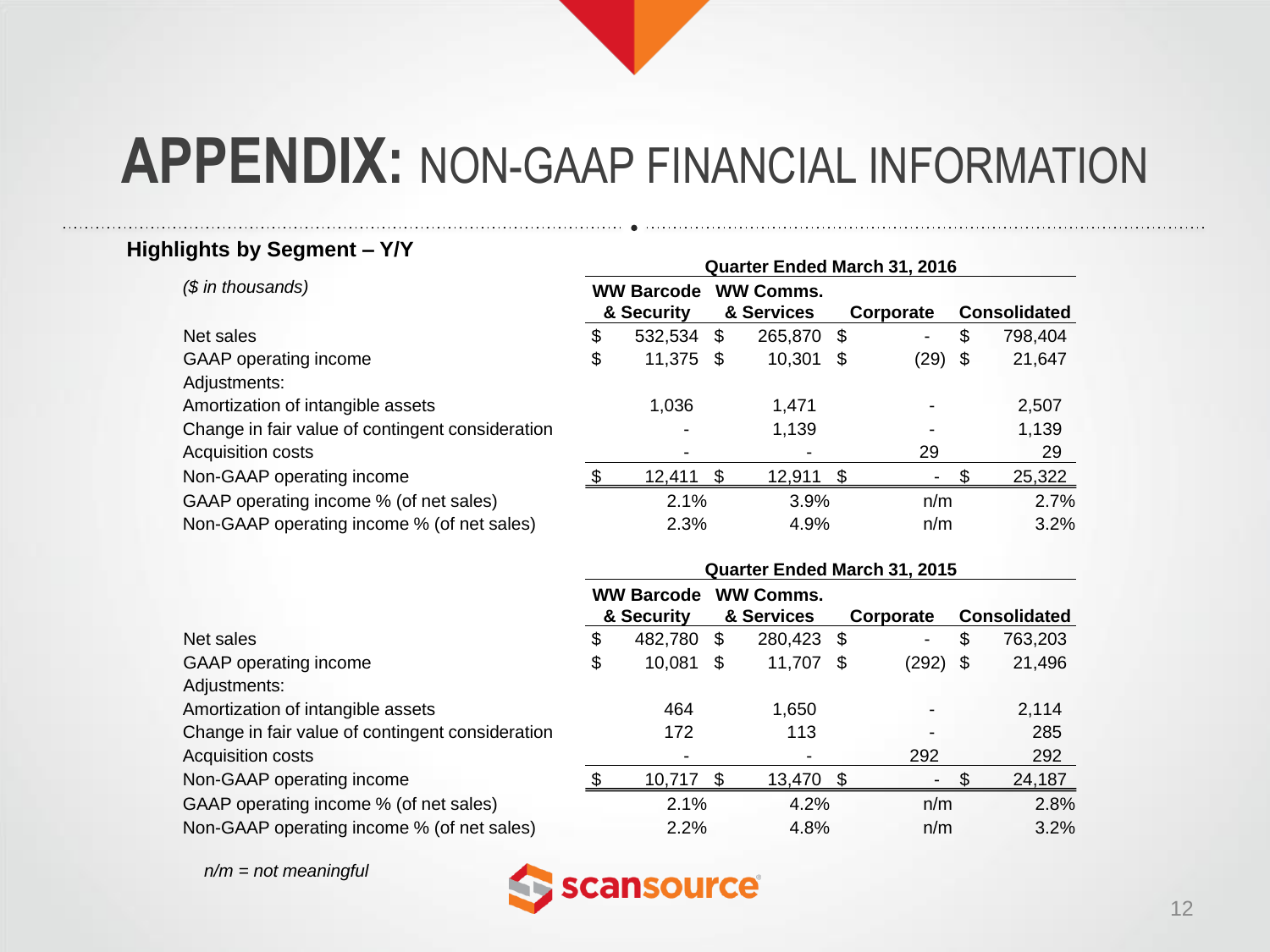#### **Return on Invested Capital**

*(\$ in thousands)*

|                                                                   | <b>Q3 FY16</b>   | <b>Q2 FY16</b> | Q3 FY15 |
|-------------------------------------------------------------------|------------------|----------------|---------|
| Return on invested capital (ROIC), annualized (a)                 | 12.3%            | 17.5%          | 12.1%   |
| Reconciliation of Net Income to EBITDA                            |                  |                |         |
| Net income - GAAP                                                 | \$<br>14,042 \$  | 20,656 \$      | 12,943  |
| Plus: Income taxes                                                | 7,311            | 10,976         | 6,878   |
| Plus: Interest expense                                            | 694              | 709            | 891     |
| Plus: Depreciation and amortization                               | 4,281            | 4,351          | 3,710   |
| <b>EBITDA</b>                                                     | 26,328           | 36,692         | 24,422  |
| Change in fair value of contingent consideration                  | 1,139            | 1,816          | 285     |
| Acquisition costs                                                 | 29               | 60             | 292     |
| Adjusted EBITDA (numerator for ROIC)(non-GAAP)                    | \$<br>27,496 \$  | 38,568 \$      | 24,999  |
| <b>Invested Capital Calculation</b>                               |                  |                |         |
| Equity - beginning of the quarter                                 | \$<br>754,794 \$ | 764,693 \$     | 818,748 |
| Equity - end of quarter                                           | 757,374          | 754,794        | 799,051 |
| Add: Change in fair value of contingent consideration, net of tax | 748              | 1,244          | 200     |
| Add: Acquisition costs, net of tax                                | 29               | 60             | 292     |
| Average equity                                                    | 756,473          | 760,396        | 809,146 |
| Average funded debt (b)                                           | 146,213          | 117,421        | 32,046  |
| Invested capital (denominator for ROIC)(non-GAAP)                 | 902,686 \$       | 877,817 \$     | 841,192 |

#### *Notes:*

*(a) Calculated as net income plus interest expense, income taxes, depreciation and amortization (EBITDA), annualized divided by invested capital for the period. Adjusted EBITDA reflects other adjustments for non-GAAP measures.*

*(b) Average daily amounts outstanding on short-term and long-term interest-bearing debt.*

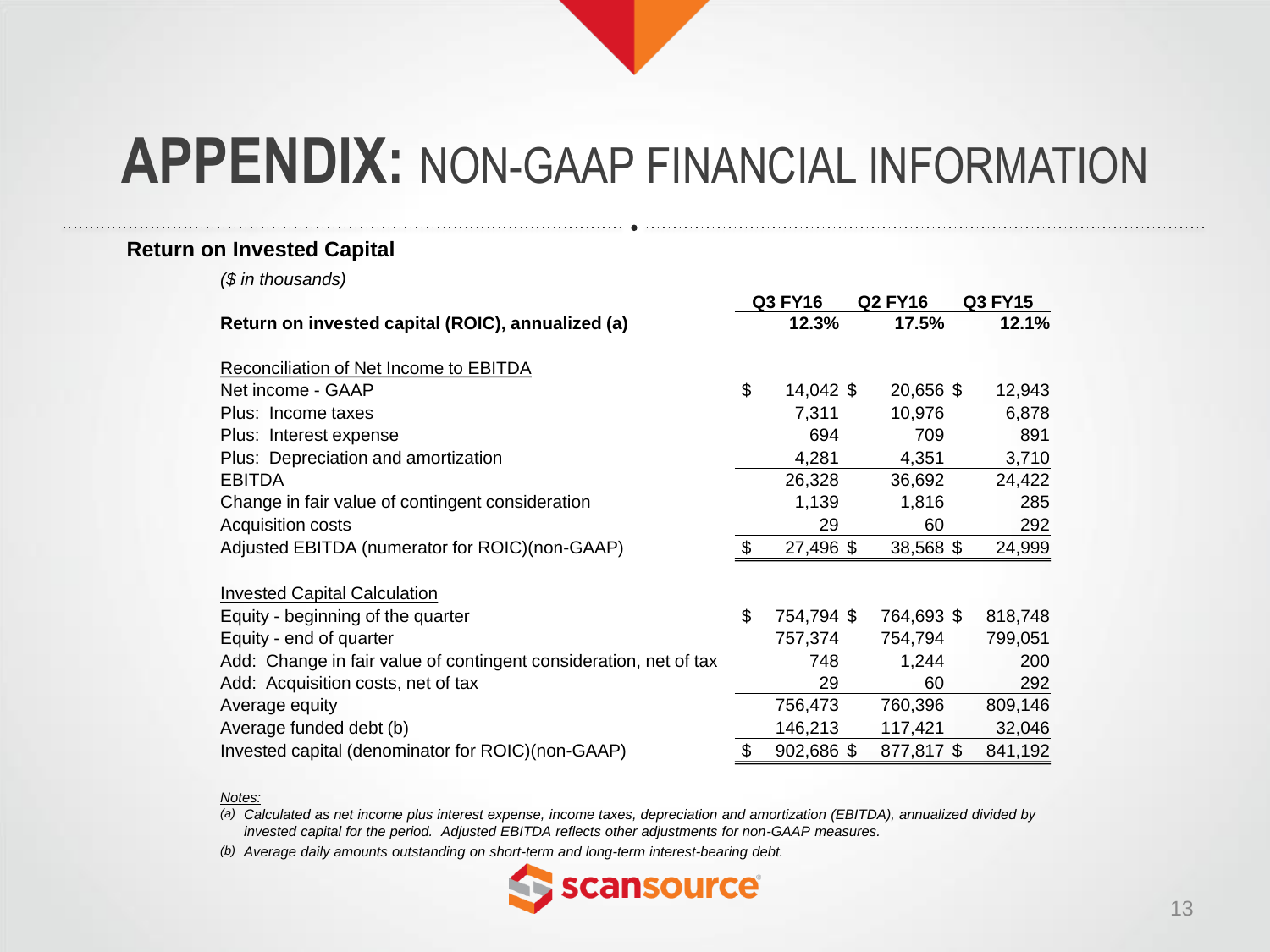### **Net Sales, Constant Currency and Excluding Acquisitions - QTR**

| (\$ in thousands)                                       | WW Barcode &<br><b>Security</b> |           | <b>WW Comms.</b><br>& Services |         | <b>Consolidated</b> |           |
|---------------------------------------------------------|---------------------------------|-----------|--------------------------------|---------|---------------------|-----------|
| For the quarter ended March 31, 2016:                   |                                 |           |                                |         |                     |           |
| Q3 FY16 net sales, as reported                          | \$                              | 532,534   | \$.                            | 265,870 | \$                  | 798,404   |
| Foreign exchange negative impact (a)                    |                                 | 11,152    |                                | 12,193  |                     | 23,345    |
| Q3 FY16 net sales, constant currency                    |                                 | 543,686   |                                | 278,063 |                     | 821,749   |
| Less: Acquisitions                                      |                                 | (63, 637) |                                |         |                     | (63, 637) |
| Q3 FY16 net sales, constant currency excl. acquisitions |                                 | 480,049   | \$.                            | 278,063 |                     | 758,112   |
| Q3 FY15 net sales, as reported                          |                                 | 482,780   | \$.                            | 280,423 | -S                  | 763,203   |
| Y/Y % Change:                                           |                                 |           |                                |         |                     |           |
| As reported                                             |                                 | 10.3%     |                                | $-5.2%$ |                     | 4.6%      |
| Constant currency                                       |                                 | 12.6%     |                                | $-0.8%$ |                     | $7.7\%$   |
| Constant currency, excluding acquisitions               |                                 | $-0.6%$   |                                | $-0.8%$ |                     | $-0.7%$   |

*(a) Year-over-year sales growth excluding the translation impact of changes in foreign currency rates. Calculated by translating the net sales for the quarter ended March 31, 2016 into U.S. dollars using the weighted average foreign exchange rates for the quarter ended March 31, 2015.*